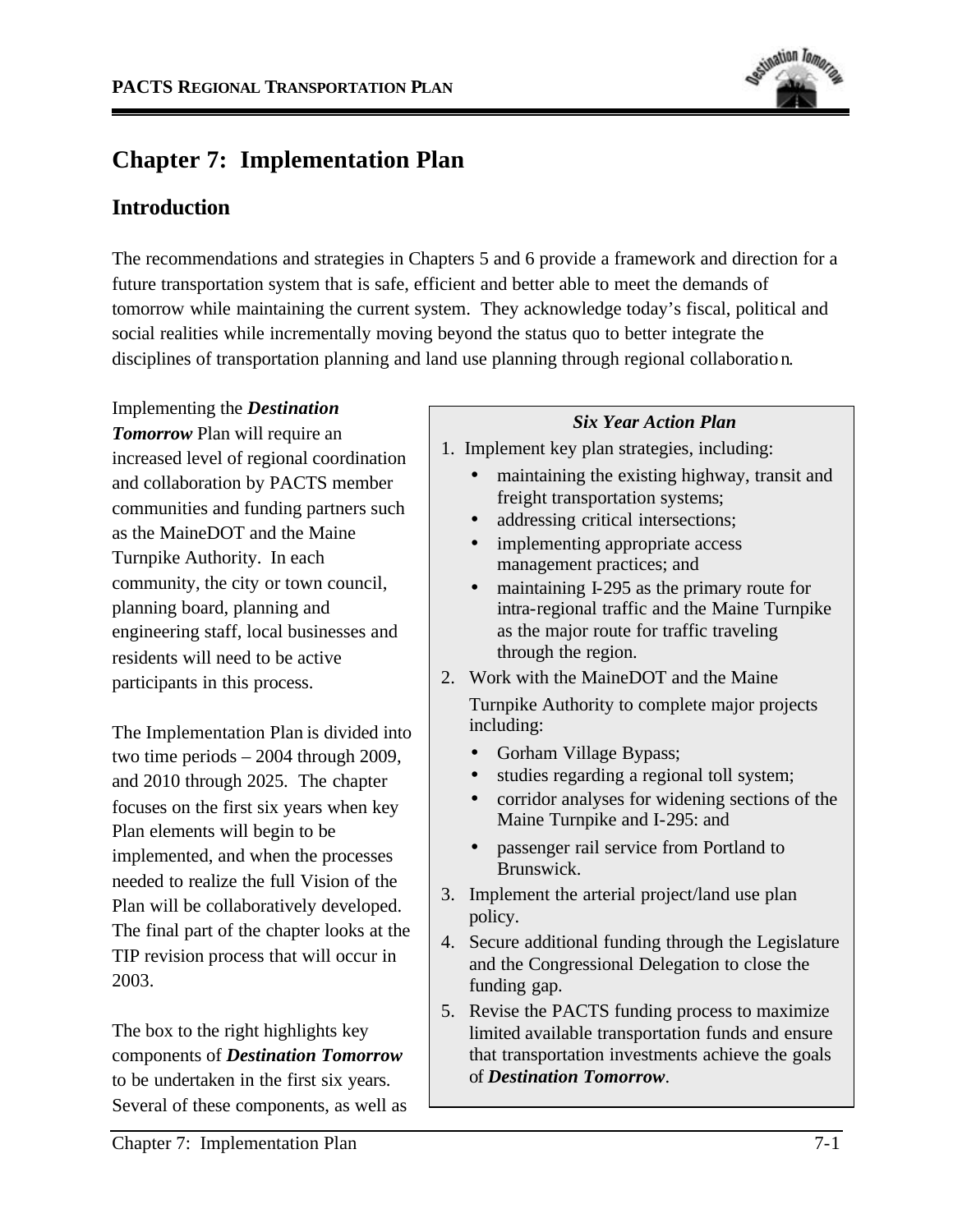

many of the Plan's Guiding Policies and objectives overlap each other reflecting the close relationships that exist between transportation, land use and economic development. Key to the successful implementation of *Destination Tomorrow* will be a continued dialogue that includes the following persistent questions.

- 1. How best can communities collaboratively address regional transportation problems?
- 2. What is the proper level of investment and role of transit in the region for meeting the mobility needs of today and tomorrow, and for congestion reduction?
- 3. What is the optimum investment balance to mitigate existing problems while proactively meeting tomorrow's needs?
- 4. What is PACTS role in addressing transportation and land use issues, including sprawl?
- 5. What are the best short and long-term approaches to managing congestion without exacerbating sprawl?

## **Implementing Key Plan Policies**

The funding gap between identified needs and total anticipated revenues discussed in Chapter 6 will limit the ability of decision-makers to address all of the identified needs in the transportation system. Working within these limitations, the following four areas will be a focus of the Plan during its first six years (2004-2009). PACTS members consider each of the areas to be crucial to the future of the transportation system. Figure 7-1 graphically highlights key components in the first six years of *Destination Tomorrow.* 

#### Maintain Existing Transportation System

The Capital Investment Framework calls for devoting \$120 million in the Plan's first six years to maintain the highway, bridge and public transportation systems. This figure exceeds the total level of anticipated funding and reflects the PACTS decision that preserving the existing system is its number one priority.

#### Addressing Critical Intersections

Intersections often act as bottlenecks to the smooth flow of traffic. Intersections are also a source of accidents. The Capital Investment Framework calls for allocating \$9 million to improving the region's critical intersections between 2004 and 2009.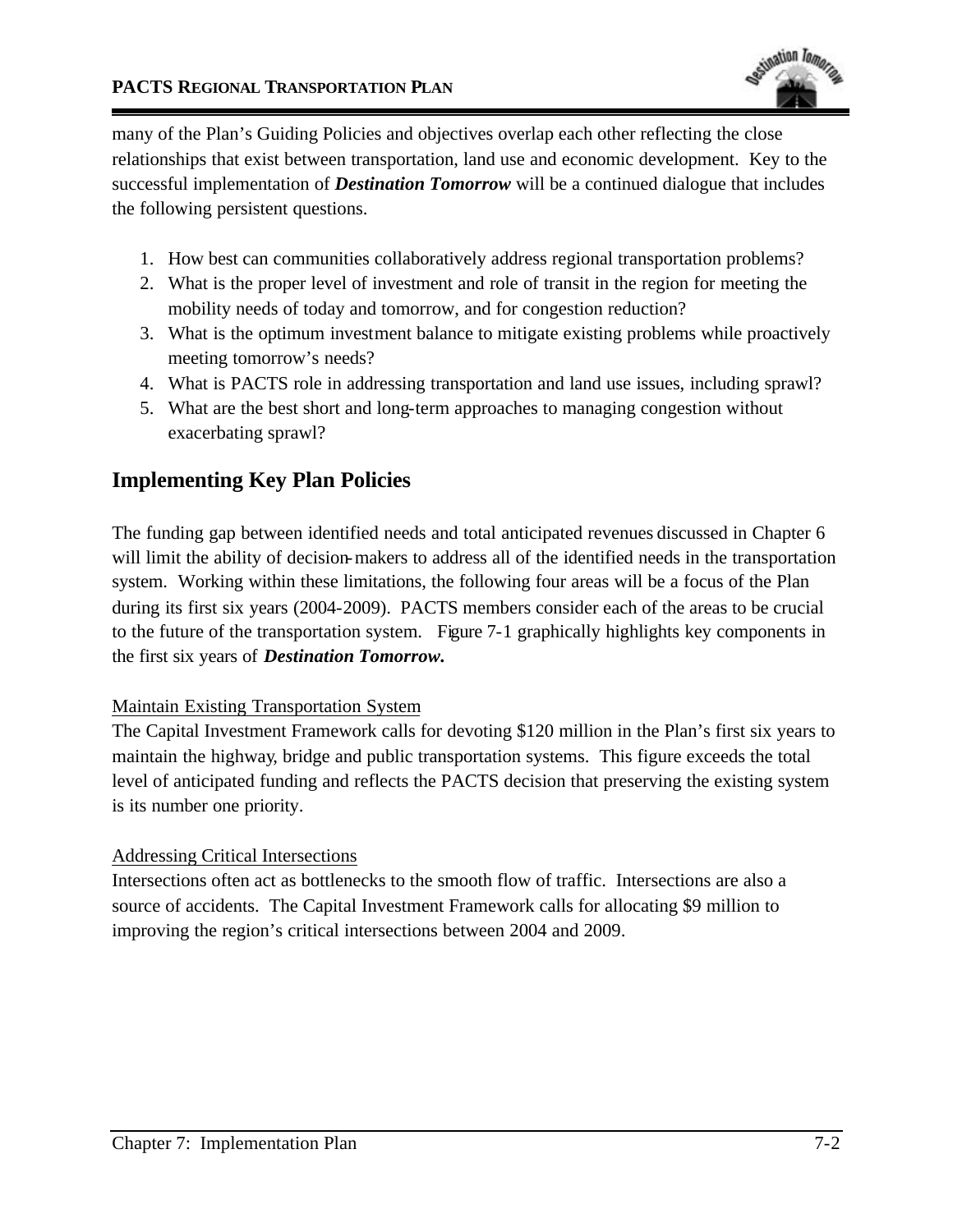



**Figure 7-1 Six-Year Action Plan**

The most important *Destination Tomorrow* land-use-transportation recommendation may be the following policy adopted by the Policy Committee in February 2003:

Any arterial corridor roadway project, that by itself or as part of a program of improvements will reduce commuter travel times between an urbanized and a nonurbanized area, must be accompanied by a land use plan that preserves the arterial's capacity, protects its mobility function and the public investment, and that minimizes sprawl.

During 2003 the PACTS Planning Committee, MaineDOT, the State Planning Office and others will draft procedures for the implementation of this policy. The first application of this policy may be in 2003 and/or 2004 regarding the impacts of the proposed Gorham Village Bypass. The policy will also be used during the continued study of the potential benefits of widening sections of the Turnpike and I-295.

Arterial Project/Land Use Plan Policy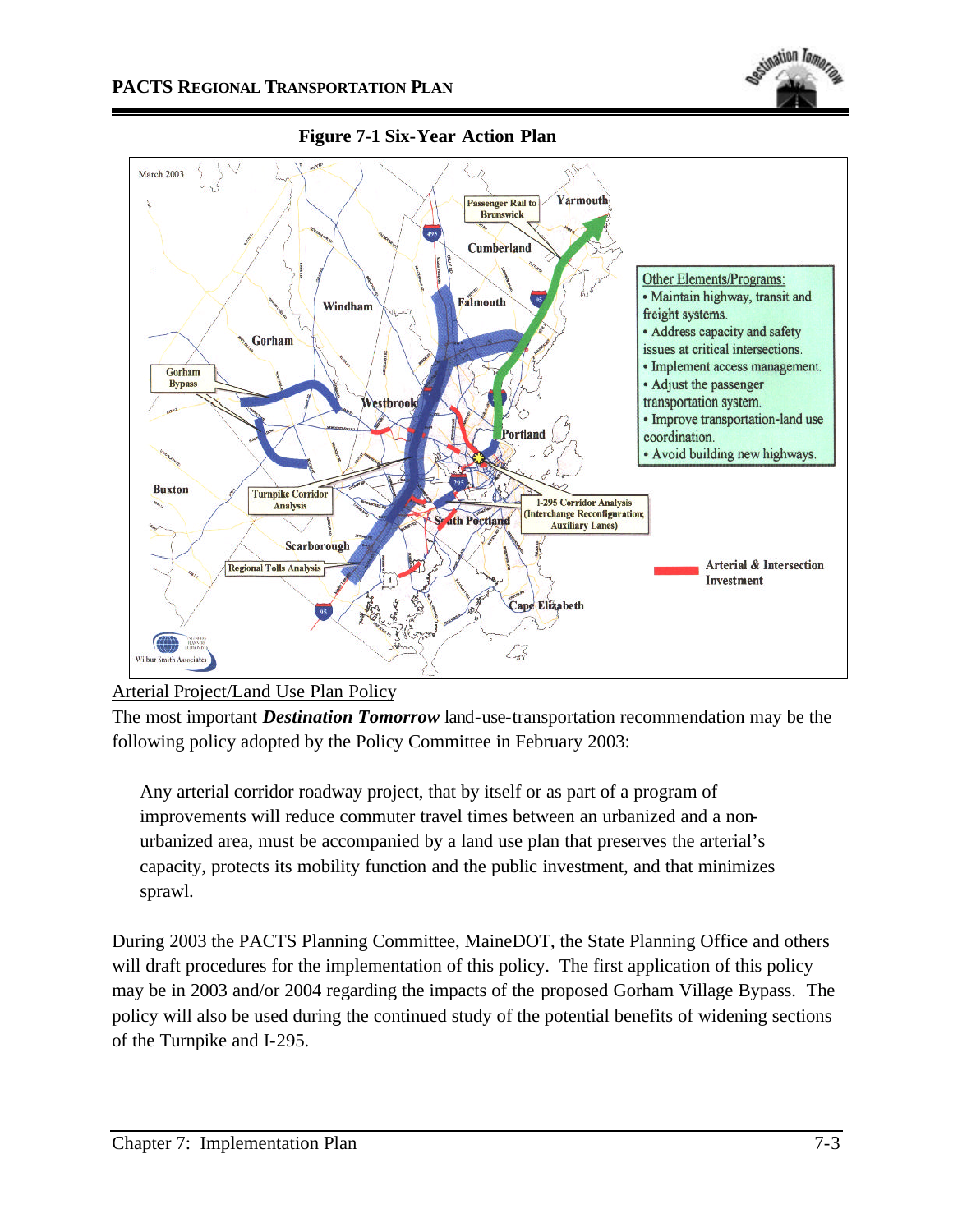

#### Access Management Principles

As growth and development continue, maintaining access to land while simultaneously maintaining highway capacity becomes ever more challenging. The full range of access management measures represents an effective method to maintain the balance between these competing needs. Appropriate use of access management measures is also effective toward mitigating the need for other capacity-related, road improvement projects that are significantly more costly.

### Roles of I-295 and Maine Turnpike

**Destination Tomorrow** contains several recommendations and strategies to enhance and reinforce the Turnpike as the preferred interstate for traffic traveling through the region and I-295 as the preferred interstate for intra-regional traffic. Benefits from this course of action could include: reducing the rate of traffic growth of city streets, reducing the rate of traffic growth on I-295 thereby delaying the need for any widenings of I-295, and maintaining safety conditions on both interstates.

# **Major Regional Projects**

During the development of *Destination Tomorrow* several major regional projects were being studied, funded and designed. Each of these projects has received widespread support. The Plan also supports each of these projects, recognizing that they will bring significant benefits to the region.

## 1. Gorham Village Bypass

This critical project will relieve long-time, persistent congestion in Gorham Village. Phase I of the project will connect Route 114 to Route 25 via a bypass to the southwest of Gorham Village. Phase II will bypass Gorham Village to the northeast. As noted above, MaineDOT and PACTS will work with the Town of Gorham and adjacent municipalities during 2003 and/or 2004 to apply the Arterial Project/Land Use Policy in order to protect the public investment in the bypass (Phases I and II) and to minimize its secondary land use impacts.

## 2. Regional Toll System

*Destination Tomorrow* supports the creation of a regional toll system. Study and discussion of such a system have been underway for several years. Included in the discussion are the exact locations of the toll plaza, the amount of the toll, and actions that may be taken should municipalities be negatively impacted by the placement of the new toll plazas. Pending the support of the Legislature, the Maine Turnpike Authority and the municipalities adjacent to the toll plaza, creation of a new regional toll system would take from two to five years to complete. (It is expected that some Turnpike travelers will divert to other streets and highways in order to avoid paying the toll. The cost to widen impacted streets and intersections could exceed the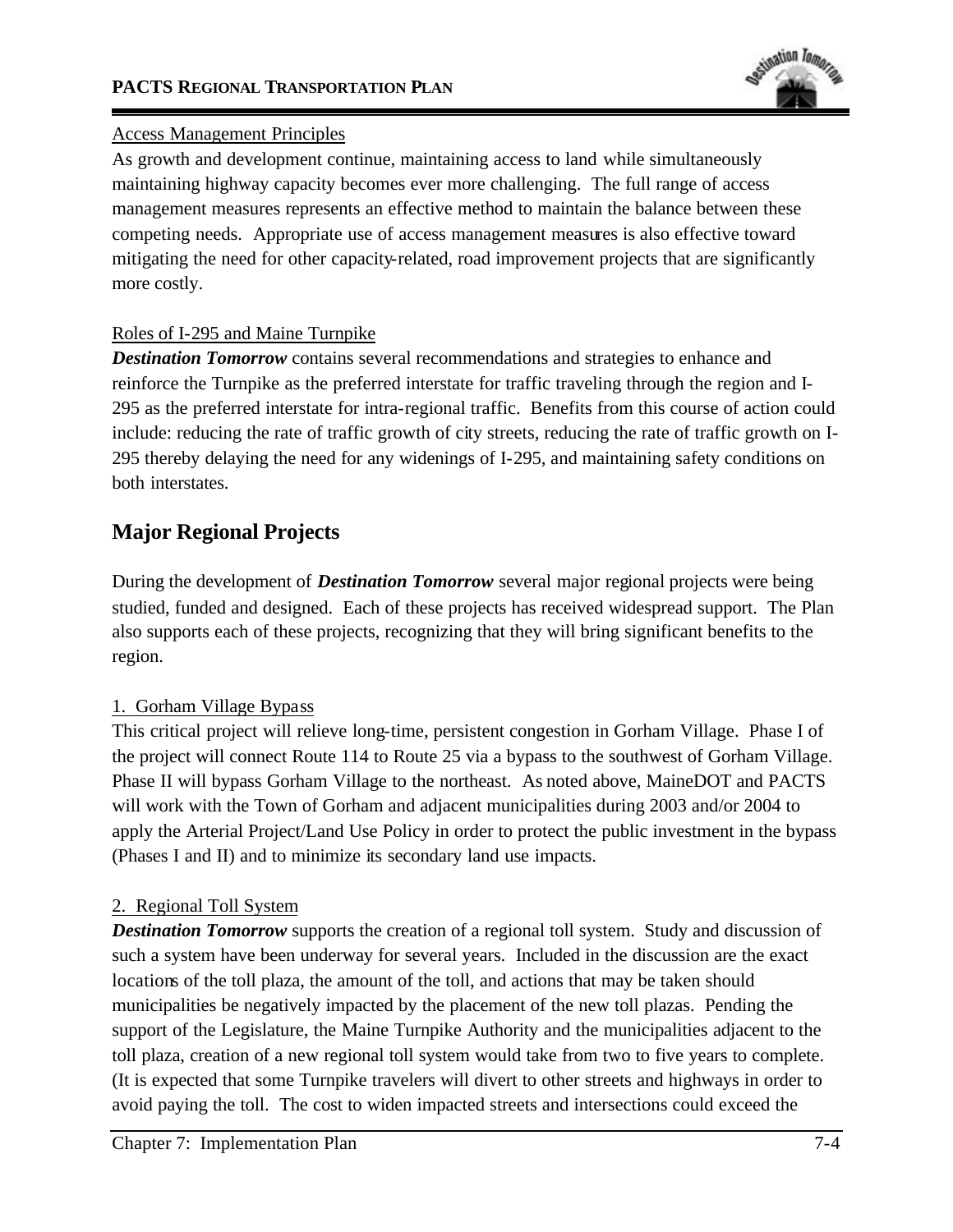

anticipated cost savings and other benefits of the proposed system. Analysis of this possibility is underway.)

### 3. Interstate 295 and Maine Turnpike Corridor Analyses

**Destination Tomorrow** recommends selected widening of sections of the Maine Turnpike and I-295 during the next twenty years. In 2003, the MaineDOT and the Maine Turnpike Authority, in consultation with the PACTS members, will begin further study of actions that could be taken to improve travel along these corridors. With projected improvements potentially totaling \$75 million over a twenty-year period, very extensive technical, environmental and social analysis and public discussion will be undertaken prior to commencing any substantial improvement project.

## 4. Passenger Rail Service from Portland to Brunswick

*Destination Tomorrow* supports the MaineDOT decision to extend passenger rail service to Brunswick by 2006. This will build upon the successful renewal of passenger service from Boston to Portland. Service may be further extended to Rockland in 2007. In addition to its statewide benefits, MaineDOT anticipates that the expansion of passenger rail service will remove some traffic from I-295, which will help to manage traffic growth on the interstate.

# **The Transportation Improvement Program**

The PACTS Policies and Procedures Document for the Transportation Improvement Program details the process used by the PACTS Policy Committee every two years in prioritizing transportation projects to be funded with the MaineDOT "MPO Allocation". The TIP is composed of funding from a variety of sources; some that PACTS directly controls – largely the MaineDOT "MPO Allocation" of federal Surface Transportation Program (STP) funds; and others that it traditionally has had less input on. Upon formal MaineDOT acceptance, the list of projects is included in the MaineDOT Biennial Transportation Improvement Program (BTIP). The BTIP document contains the list of planned capital investments for a two-year period.

This process has worked well since the 1970s. However, with the development of the **Destination Tomorrow** Plan, PACTS members decided to thoroughly reexamine the process and make revisions where appropriate. The revision will be completed in 2003, and will establish a closer integration of the Plan's priorities with TIP policies.

In January 2003, the Policy Committee formed the TIP Process Committee to reexamine and revise the TIP process by December 2003. The Committee is composed of members from each of the three standing PACTS committees and representatives from the MaineDOT and the transit provider agencies. The overarching charge to the TIP Process Committee is to strengthen the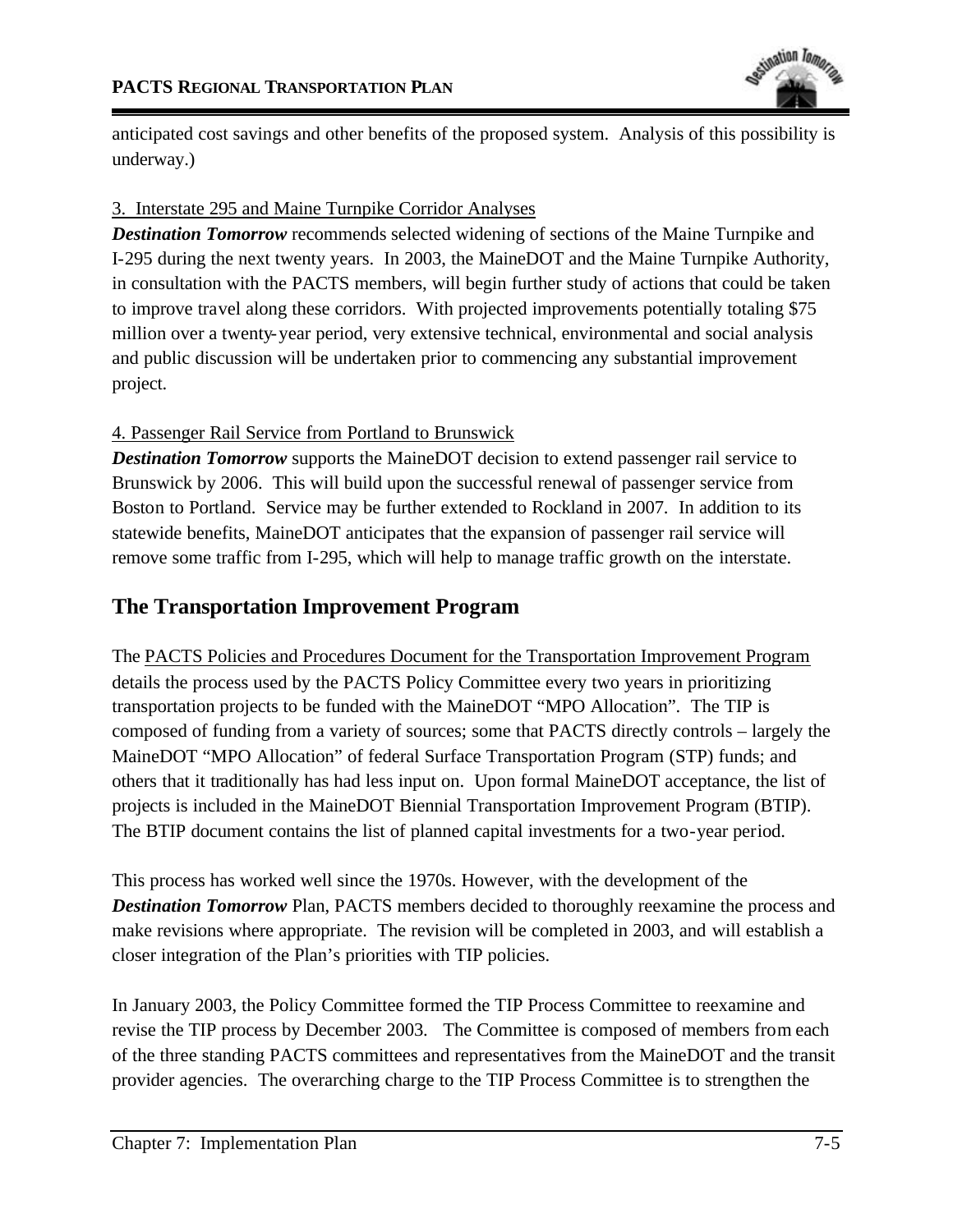

connection between *Destination Tomorrow,* PACTS study and funding recommendations and the TIP process.

The PACTS Planning and Policy Committees, a February workshop for all PACTS members and Wilbur Smith Associates (the Plan's lead consultant) have all provided potential topics for the TIP Process Committee to examine. These topics (outlined below) are broadly placed into three groups and are neither all-inclusive nor prioritized at this time.

Focused on Destination Tomorrow

- 1. Increase the regional focus of and approach to transportation planning.
- 2. Tighten the relationship between *Destination Tomorrow's* goals and the TIP funding process so that funded projects are consistent with the Plan and its goals.
- 3. Use varying local match requirements for transportation investments to actively promote the Plan's goals and emphasize the regional nature of the transportation system.
- 4. Require that project proposals for the TIP be consistent with *Destination Tomorrow.*

#### Funding Allocation Priorities

- 1. Establish the region's critical intersections and arterials as a funding priority.
- 2. Recommend eliminating the current cap on non-formula projects, or increasing it. (Nonformula projects are projects that cannot be rated using the Roadway Formula.)
- 3. Recommend the establishment of minimum allocation levels among three programming areas: system maintenance, community enhancement and new capacity.
- 4. Recommend the establishment of a minimum allocation level for arterial investment and redevelopment.
- 5. Integrate smart growth principles into the PACTS TIP priority setting process.

#### TIP Process

- 1. Recommend a degree of emphasis for the requirement and/or implementation of access management practices.
- 2. Fund the preliminary engineering of a project in one funding cycle, and fund the construction of the project in a subsequent cycle.
- 3. Establish a TIP Project Selection Review Committee whose major roles would include:
	- a. recommending a total TIP package of projects to the Policy Committee; and
	- b. determining the degree of consistency between *Destination Tomorrow* and individual projects and the total TIP package.
- 4. Review the current Roadway Formula criteria. Is the formula too heavily weighted toward traffic volume?
- 5. Does the administrative process, e.g., submittal, timing, budgeting, review, and decision process work well and yield acceptable and legitimate results?
- 6. Review the current policy regarding project overruns.